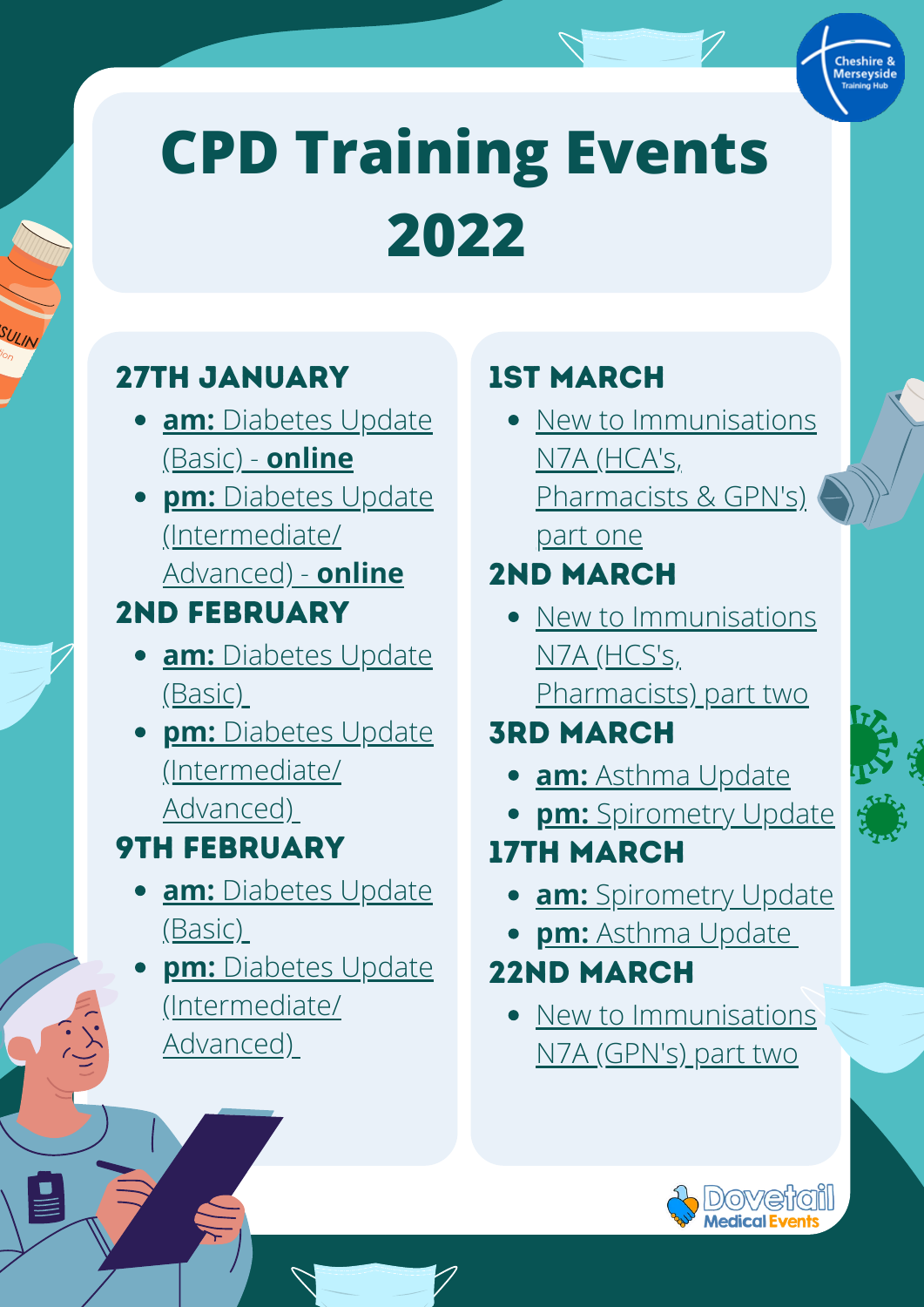

## 23rd March

- **[am:](https://www.eventbrite.co.uk/e/diabetes-update-basic-cheshire-merseyside-cpd-only-tickets-251098932667)** [Diabetes Update](https://www.eventbrite.co.uk/e/diabetes-update-basic-cheshire-merseyside-cpd-only-tickets-251098932667) (Basic)
- **[pm:](https://www.eventbrite.co.uk/e/diabetes-update-intermediateadvanced-cheshire-merseyside-cpd-only-tickets-251105141237)** [Diabetes Update](https://www.eventbrite.co.uk/e/diabetes-update-intermediateadvanced-cheshire-merseyside-cpd-only-tickets-251105141237) (Intermediate/ Advanced)

#### 30th March

- **[am:](https://www.eventbrite.co.uk/e/diabetes-update-basic-cheshire-merseyside-cpd-only-tickets-251119454047)** [Diabetes Update](https://www.eventbrite.co.uk/e/diabetes-update-basic-cheshire-merseyside-cpd-only-tickets-251119454047) (Basic)
- **[pm:](https://www.eventbrite.co.uk/e/diabetes-update-intermediateadvanced-cheshire-merseyside-cpd-only-tickets-251134298447)** [Diabetes Update](https://www.eventbrite.co.uk/e/diabetes-update-intermediateadvanced-cheshire-merseyside-cpd-only-tickets-251134298447) (Intermediate/ Advanced)

#### 6th April

- **pm:** [Cytology Update](https://www.eventbrite.co.uk/e/cytology-update-cheshire-merseyside-cpd-only-tickets-251302080287) 7th April
- **[am:](https://www.eventbrite.co.uk/e/cytology-update-cheshire-merseyside-cpd-only-tickets-255071996207)** [Cytology Update](https://www.eventbrite.co.uk/e/cytology-update-cheshire-merseyside-cpd-only-tickets-255071996207) 13th April
	- **[pm:](https://www.eventbrite.co.uk/e/sexual-health-update-cheshire-merseyside-cpd-only-tickets-255074072417)** [Sexual Health](https://www.eventbrite.co.uk/e/sexual-health-update-cheshire-merseyside-cpd-only-tickets-255074072417) **Update**

### 27th April

- **[am:](https://www.eventbrite.co.uk/e/asthma-update-cheshire-merseyside-cpd-only-tickets-251203013977)** [Asthma Update](https://www.eventbrite.co.uk/e/asthma-update-cheshire-merseyside-cpd-only-tickets-251203013977)
- **[pm:](https://www.eventbrite.co.uk/e/251291769447)** [Spirometry](https://www.eventbrite.co.uk/e/251291769447) Update

#### 28th April

- **[am:](https://www.eventbrite.co.uk/e/255108003907)** [Diabetes Update](https://www.eventbrite.co.uk/e/255108003907) (Basic)
- **[pm:](https://www.eventbrite.co.uk/e/255109899577)** [Diabetes Update](https://www.eventbrite.co.uk/e/255109899577) (Intermediate/ Advanced[\)](https://www.eventbrite.co.uk/e/255109899577)

## 12th May

- **am:** Spirometry Update
- **pm:** Asthma Update

#### 16th June

**pm:** Cytology Update

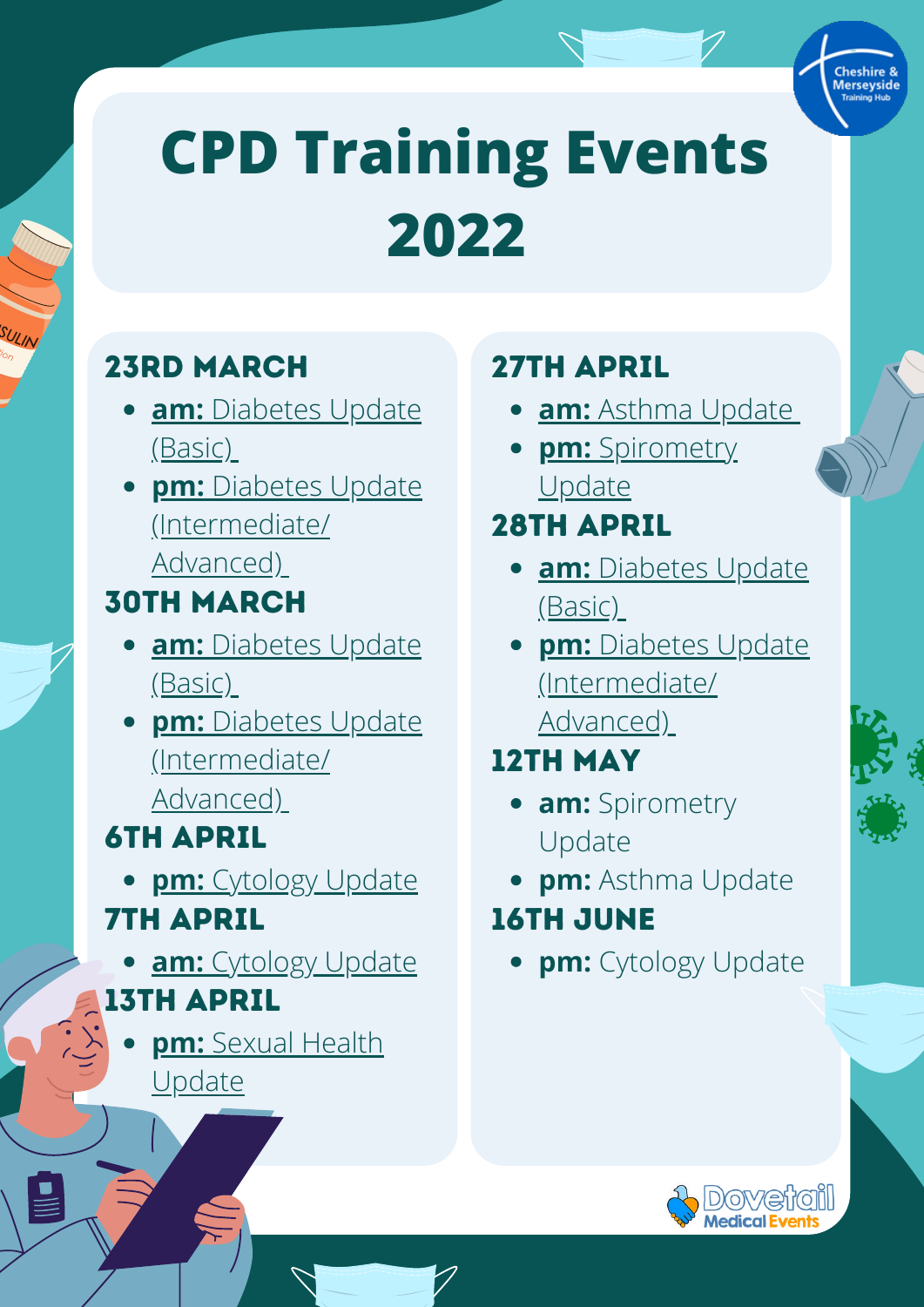

### 23rd June

- **[am:](https://www.eventbrite.co.uk/e/255086118447)** [National N7A](https://www.eventbrite.co.uk/e/255086118447) Imms Update
- **[pm:](https://www.eventbrite.co.uk/e/255087101387)** [National N7A](https://www.eventbrite.co.uk/e/255087101387) Imms Update

#### 28th June

- **[am:](https://www.eventbrite.co.uk/e/255088284927)** National N7A [Imms Update](https://www.eventbrite.co.uk/e/255088284927)
- **[pm:](https://www.eventbrite.co.uk/e/255089448407)** National N7A [Imms Update](https://www.eventbrite.co.uk/e/255089448407)

### 6th July

**pm:** Sexual Health Update

## 7th July

**am:** Sexual Health Update

### 12TH JULY

- **[am:](https://www.eventbrite.co.uk/e/255089929847)** [National N7A](https://www.eventbrite.co.uk/e/255089929847) Imms Update
- **[pm:](https://www.eventbrite.co.uk/e/255091143477)** [National N7A](https://www.eventbrite.co.uk/e/255091143477) Imms Updat[e](https://www.eventbrite.co.uk/e/255091143477)

### 13th July

- **[am:](https://www.eventbrite.co.uk/e/255093139447)** [National N7A](https://www.eventbrite.co.uk/e/255093139447) Imms Updat[e](https://www.eventbrite.co.uk/e/255093139447)
- **[pm:](https://www.eventbrite.co.uk/e/255093610857)** [National N7A](https://www.eventbrite.co.uk/e/255093610857) Imms Updat[e](https://www.eventbrite.co.uk/e/255093610857)

## 2nd August

- **[am:](https://www.eventbrite.co.uk/e/255099047117)** National N7A [Imms Update](https://www.eventbrite.co.uk/e/255099047117)
- **[pm:](https://www.eventbrite.co.uk/e/255099849517)** National N7A [Imms Update](https://www.eventbrite.co.uk/e/255099849517)

### 6th September

- **[am:](https://www.eventbrite.co.uk/e/255103891607)** National N7A [Imms Update](https://www.eventbrite.co.uk/e/255103891607)
- **[pm:](https://www.eventbrite.co.uk/e/255104583677)** National N7A [Imms Update](https://www.eventbrite.co.uk/e/255104583677)

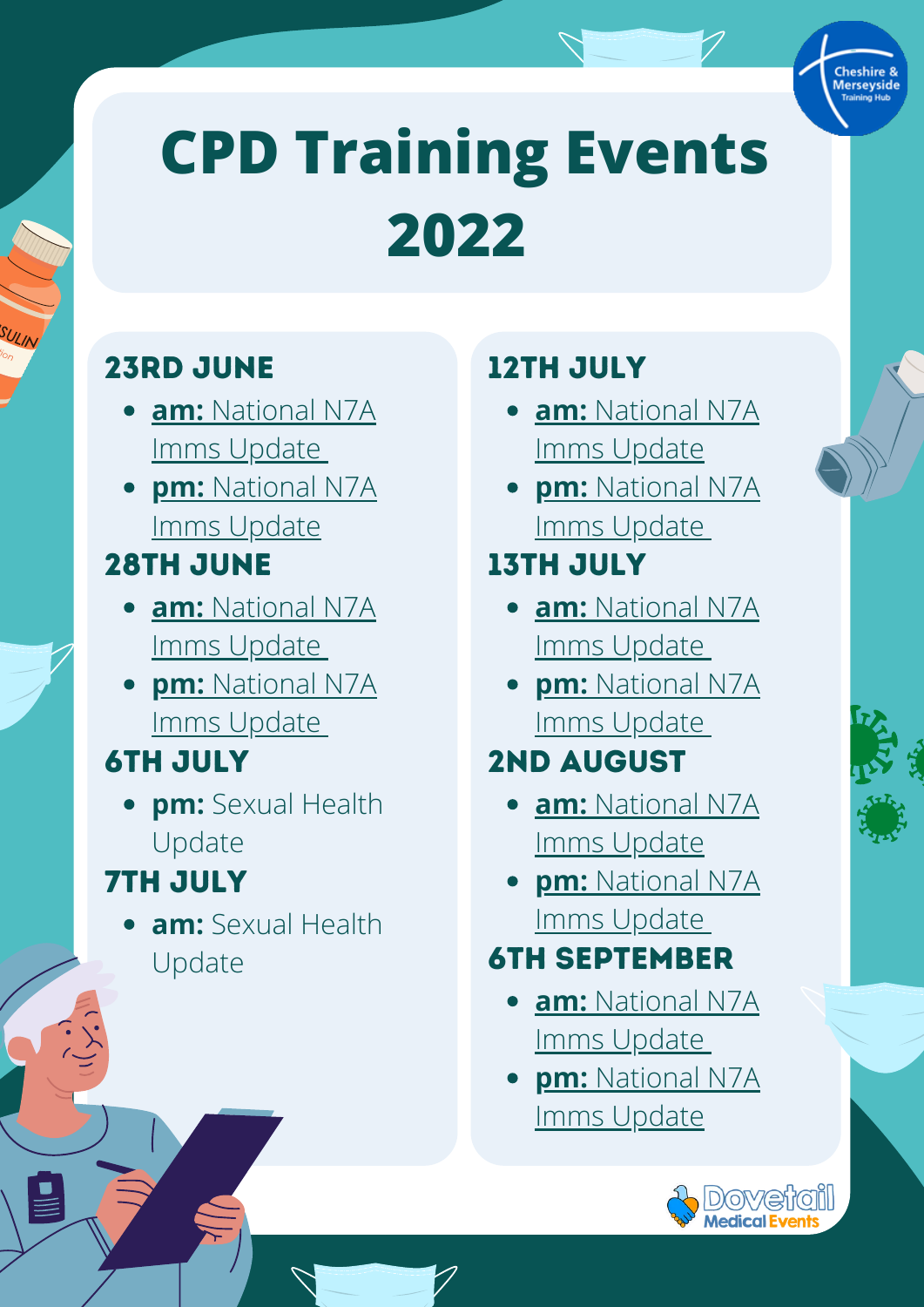

#### 7th September

**pm:** Cytology Update

#### 8th September

**am:** Sexual Health Update

#### 14th September

- **[am:](https://www.eventbrite.co.uk/e/255094343047)** [National N7A Imms](https://www.eventbrite.co.uk/e/255094343047) **Update**
- **[pm:](https://www.eventbrite.co.uk/e/255094744247)** [National N7A Imms](https://www.eventbrite.co.uk/e/255094744247) **Update**

### 15th September

- **[am:](https://www.eventbrite.co.uk/e/255095315957)** [National N7A Imms](https://www.eventbrite.co.uk/e/255095315957) **Update**
- **[pm:](https://www.eventbrite.co.uk/e/255096328987)** [National N7A Imms](https://www.eventbrite.co.uk/e/255096328987) **Update**

#### 11th October

New to Immunisations [N7A \(HCA's, Pharmacists](https://www.eventbrite.co.uk/e/255065125657) & GPN's) part one

### 12th October

• [New to Immunisations](https://www.eventbrite.co.uk/e/255066088537) N7A (HCA's, Pharmacists) part two

#### 13th October

[New to Immunisations](https://www.eventbrite.co.uk/e/255067061447) N7A (GPN's) part two